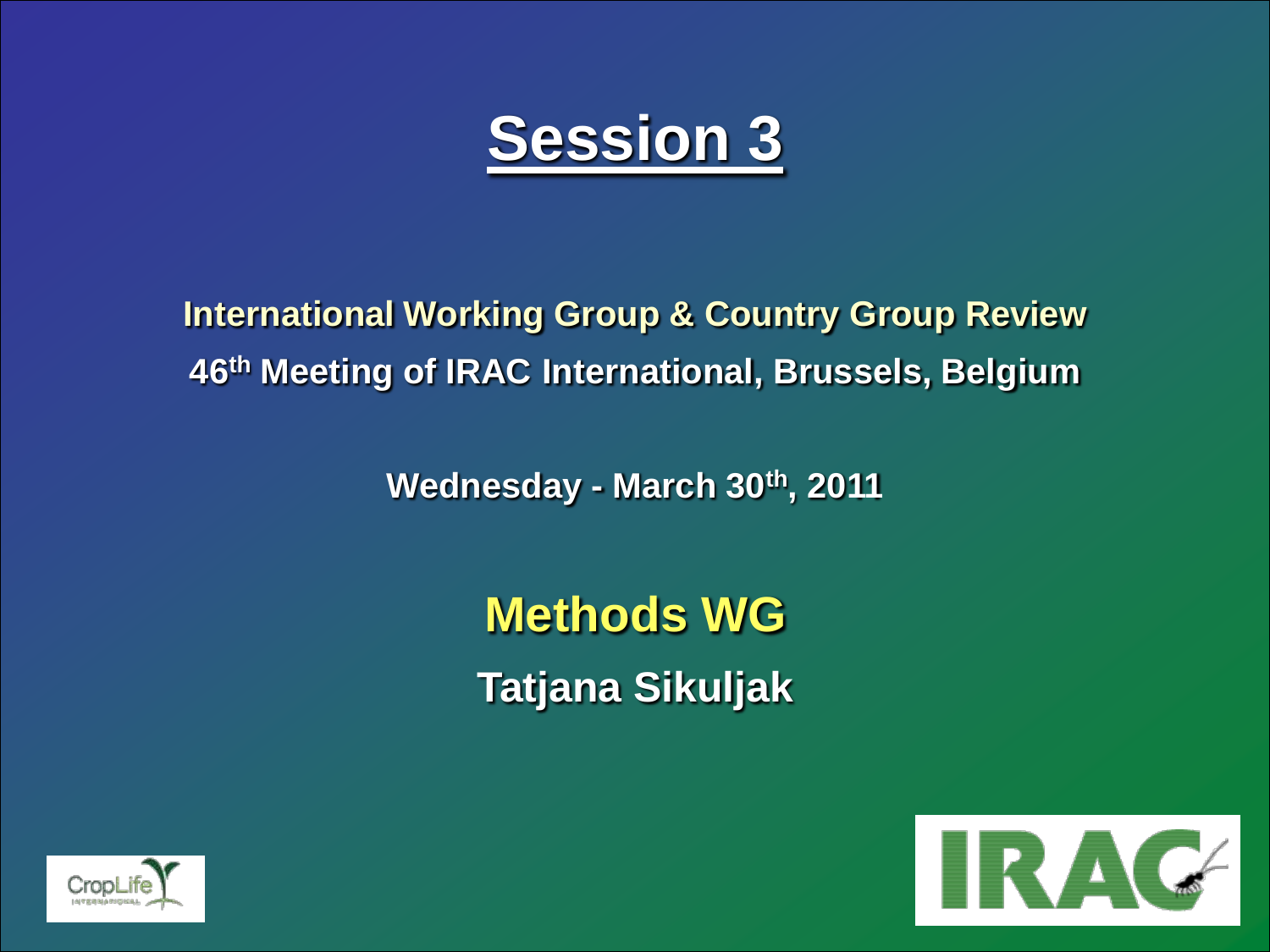

**Team Members**

- **Tatjana Sikuljak, BASF (Interim Chair)**
- Harald Köhler, Bayer Crop Science (Vice Chair)
- Jean-Luc Rison, DuPont
- **Lixin Mao, BASF**
- **Verity-Laura Paul, Syngenta**
- **Shuvash Bhattarai, Chemtura**
- **Chouaibou Mouhammadou, Vestergaard-Frandsen**
- **Alan Porter**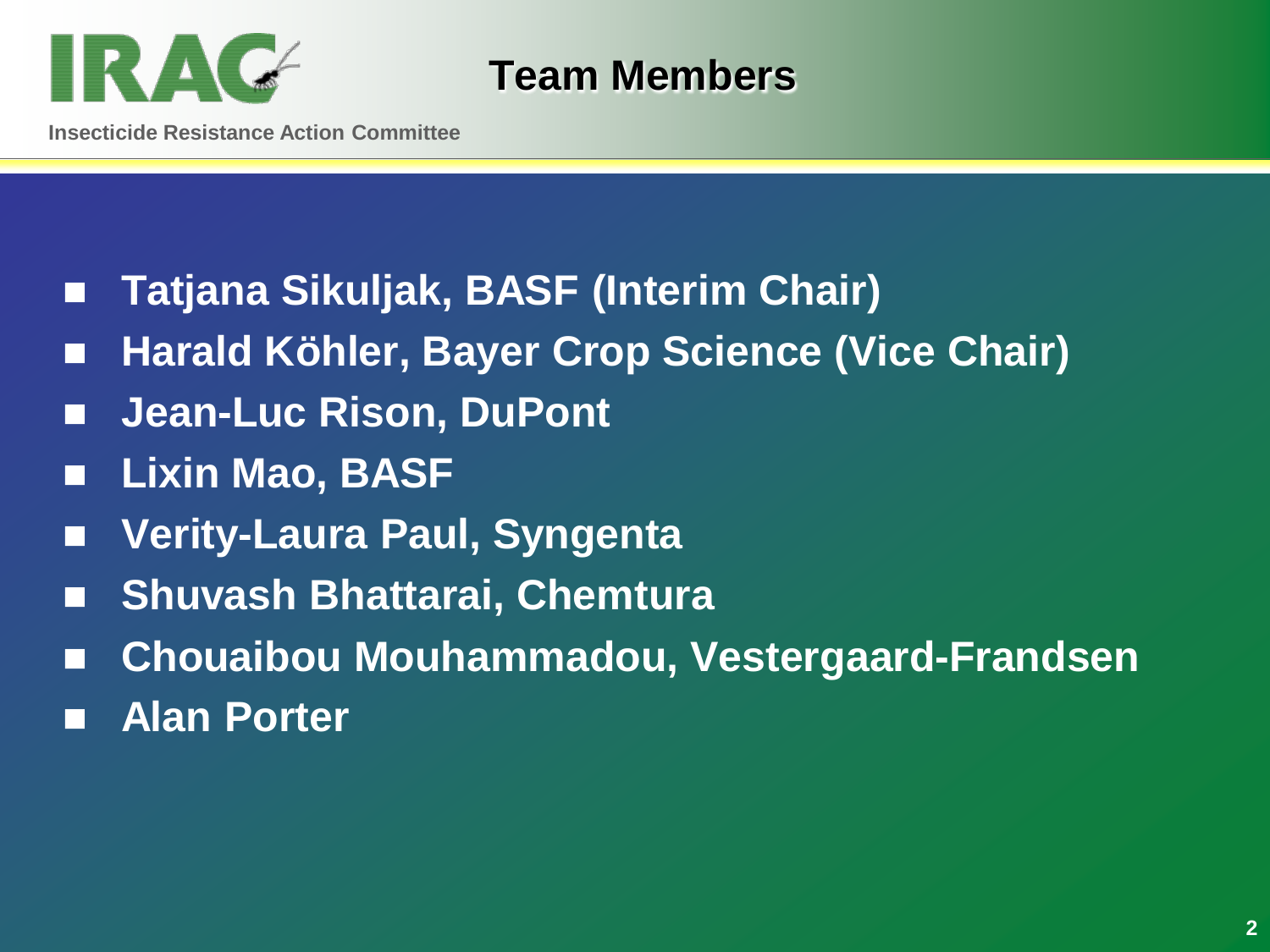

**Team Goals** 

**Insecticide Resistance Action Committee**

### **Team Goals:**

- **To develop a single point of contact for researchers to gain information on how to conduct insecticide resistance bioassays.**
- **To provide IRAC approved methods in order to steer researchers to use these validated methods, so that data generated by independent researchers can be compared directly.**

#### **What are we doing to meet these goals:**

- **Development of a searchable database for finding both IRAC approved methods and those which are used by researchers but have not been approved by IRAC.**
- **Increasing diversity and rate of validation of IRAC approved methods, including public health pests, biotechnology methods, biochemical methods and molecular techniques.**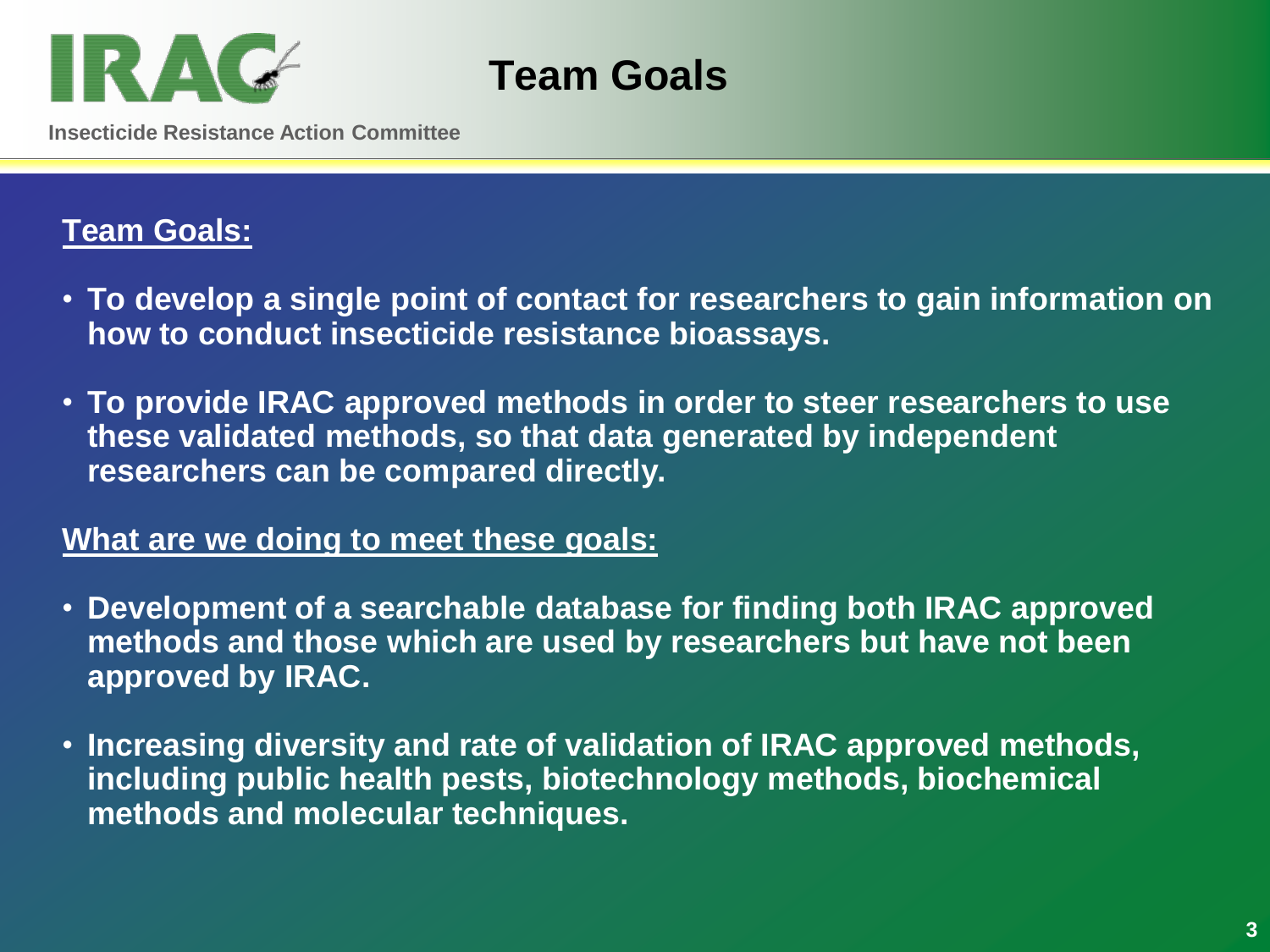

# **New Methods on eMethods Web Page**

**Insecticide Resistance Action Committee**

## **Number of approved methods: 19**

- Methods posted as "under review":
	- **Armyworms and bollworms (larvae/diamides)**
	- *Meligethes aeneus* **(adults/neonicotinoids)**
	- *Tuta absoluta* **(L2/oxadiazins, diamides, spinosins)**
	- *Myzus persicae* **(nymphs/cyantraniliprole)**
	- *Aphis gossypii* **(apterous adults, nymphs/cyantraniliprole)**
	- *Meligethes spp***. (adults/organophosphates)**
	- *Musca domestica* **(adults/imidacloprid) – about to be finalised**

## ■ Methods under review (diamides):

- **Colorado potato beetle**
- **Rice stemborer**
- **Rice leaffolder**
- **Whiteflies**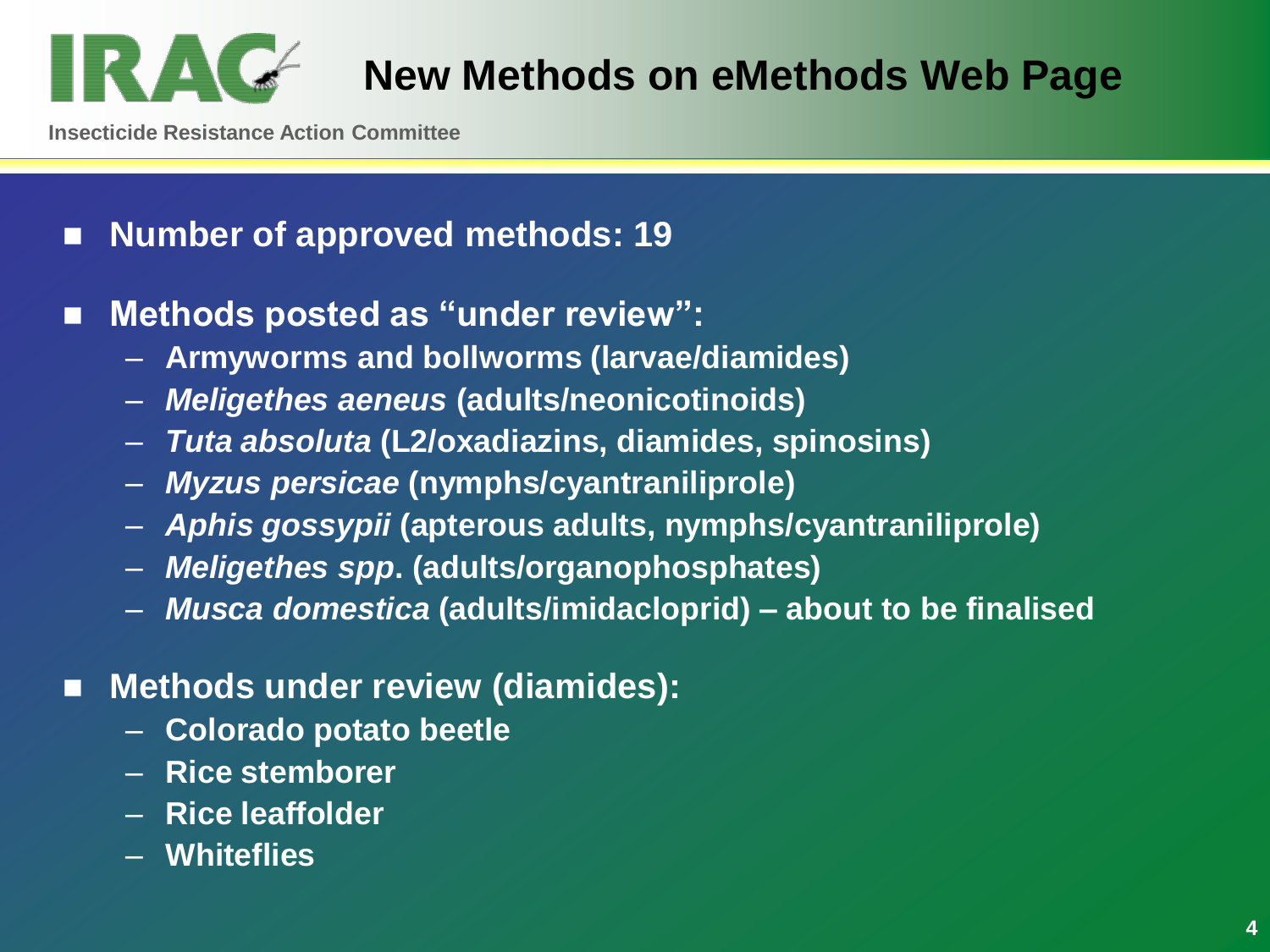

**Insecticide Resistance Action Committee**

## **Total number of references: 148 !**

## ■ Reference covering a broad range of species:

- **- aphids**
- **- thrips**
- **- cutworms**
- **- stinkbugs**
- **- leafminers**
- **- scales**
- **- mealybugs**
- **- weevils**
- **- flea beetles**
- **- wireworms**

## **and public health pests:**

- **- house fly**
- **- mosquitoes**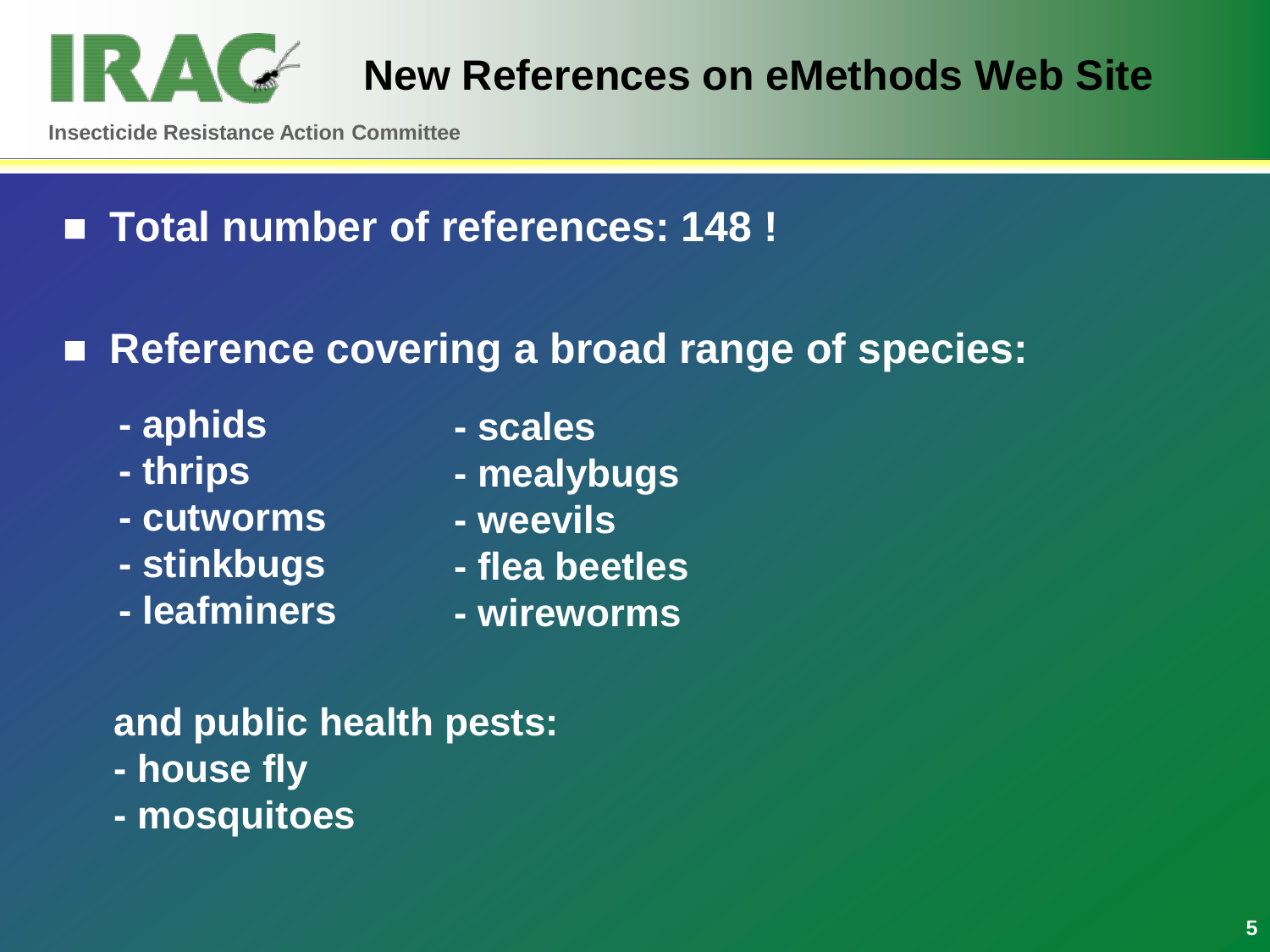

IRAC

## **Methods Poster**

**Insecticide Resistance Action Committee** 

### **Insecticide & Acaricide Resistance Monitoring**

Harmonisation and Coordination of Susceptibility Bioassay Methods

Insecticide Resistance Action Committee

#### **Importance of Susceptibility Testing**

One of the important factors governing. Its management offreedidde and acaddite use is the availability of sound baseline and mortioring data on the susceptivity of the large (pesitio the losician). Baseline dialacan be defined as data obtained from a sitain with no selection history by the foricant or loidcants with the same or related site of action showing cross resistance.

Currently a wide range of bloassay and blochemical lest are employed bulunforkmalely. The result from different methods may not be comparable. strice. They measure different parameters which can lead to difficultes over the interpretation ofmonitoing data.

IRAC has aldressed his issue by establishing a Methods Working Group. which evaluates and recommends a range orbitansay techniques for pesispecies ofeconomic importance.

The goals of the team are:

"To establish a single contact point for researchers to gain information on how to conduct three: lighter rests lance bloassays.

. To provide IRAC approved methods, so that data generated by independent researched can be directly compared.

To be able to continue providing additional methods we would like to encourage you to cubmit your techno methods to us.

#### **Choice of Method & Limitations**

Changes in insectional mile susceptibility lo loxicant can lake various forms. which often induences the sensitivity of given bloassay lechniques. Because les is may measure different parameters. a single les line hod is urlikely to provide

a complete picture of the susceptibility of a given population.

- The IRAC recomended bloats ays were chosen as being: · Reliable and reproducible under feld usage alowing data comparisons. . Simple and easy to perform using a minimum ofresources
- . Consistent in distinguishing between susceptible and resistant phenotypes. · Relevant as the as possible to feld performance of products

· Useful where possible for a range of loxicani groups.

The lests are specific to particular life-fisiony stages and can only delect changes in susceptivity expressed in that slage. They can only be used with comidence for losicant which have been validated in the development of the methodology. As supportfully lesting otten involves reading the insect pestifor one or more generations in laboratory or glasshouse conditions, results form the lests may vary with the generation of pest lested, the sexiage/condition (induding disease) of these organisms and the les lihokling conditions. These should be sibndardized as for as possible.

#### **Sampling, Test Design & Analysis**

#### **Sampling Procedure c**

Ills important that samples used in the lest. are huly representative of the population, two camping blac must be dgorously avoided. Consideration should be given to the crop or host plant sampled, the time and tequency of sampling, the crop-teatment his lory, the number, age, sex and the slage

of organisms collected and the number, size and location of sampling areas. Il must be ensured that lest organisms are not the offspring of only one or a thw temples which can onen be a problem with laboratory. reading.

Experimental De dign & Analydic

. The choice of a susceptible baseline sitain is critical in obtaining meanings) data as many laboratory shairs are artificially surgeptitie. compared with feld populations.

·Generally, the use of commercial formulation of the lest compound is preferred to the use of lechnical material.

. The choice between using a single discriminaling dose or a range of doses depends on the objective of the lest.

- If the objective is to detect a large change in susceptivity in a small portion of the population, then a strute discriminating dose is: more appropriate. This should be selected as a dose which gives: comple E kill or high mortally of a susceptible population bul zero. or low mortallity of a homogeneous resistant population.
- If small changes in susceptibility are suspecied or there is a range. of resistance phenotypes aiready present in the population, the use of more than one dose is preferred. The choice of doses will depend on the range of rests lance factors expressed. However, 11, is important to remember that pushit analysis (LC/LD) may be Invalid it he model indicates a significant helerogeretty (Chicause lech.
- Result should be recorded in lemis of percentage mortally and corrected for mortally in the unteated contrd using Abbolisformula. A sibindard form is available on the IRAC website.

Result form susceptivity lests will not

always relate directly to field performance. due to complex interaction of factors Including environmental conditions. application equipment and per (pressure, in addition to the susceptibility of the population to be controlled. Results than the les is do, however, give an indication

of the polenital for field control failure due to a charge in suppeptibility. of the peol.

**IRAC Methods & eMethods Database** 

www.irac-online.org

| <b>Mo</b>        | Specie c                                                                         | 0thue   | <b>No</b>      | Specie c                                            | $0$ thue    |
|------------------|----------------------------------------------------------------------------------|---------|----------------|-----------------------------------------------------|-------------|
| m                | <b>MAX PARAME</b>                                                                | ×       | <b>Carried</b> | <b><i>SARAHA KA</i></b>                             | ۰           |
| <b>IKU</b>       | <b>CASCILLE</b>                                                                  | œ       | <b>TATA</b>    | <u>na pangangan pang mang</u>                       | ı           |
| m                | <b><i><u>RADIO CONTRACTORES</u></i></b><br><b><i><u>PARAMARA ST</u></i></b>      | ı.      | <b>BYY'S</b>   | <u> Sanda da Sanda ya Ta</u><br><b>SAND STATE</b>   | ٠           |
| <b>DOM:</b>      | <b><i><i><u><b>DOMANNENT</b></u></i></i></b><br><b><i><u>CONSTANTING</u></i></b> | ۰       | <b>GYTES</b>   | <u> Salaman ang pagang</u><br><b><i>SAARAAN</i></b> | $\sim$<br>ю |
| <b>DATE</b>      | <b><i><u>RANAAN RAN</u></i></b><br><b><i><u>NAMA AWAY BURGARAW</u></i></b>       | ۰       | 1477           | <b>SANDARD COMPOS</b>                               | c           |
| 1971             | <b>BOTH FIVOLET ROOMS</b>                                                        | m       | 19791          | <b><i><u>AMANDARE</u></i></b>                       | c           |
| <b>GALLY</b>     | <b>STATE CONTROL SUBJECTS OF</b><br><b>Exposurance</b>                           | ٠       | <b>GREEK</b>   | <b>NATION</b>                                       | ×           |
| 14.61            | <b><i><u>PARADORA A</u></i></b>                                                  | ۰       | <b>FEET</b>    | <b>SAMARA SHARAL</b><br><b><i>PARKERS</i></b>       | ε           |
| <b>Selection</b> | <b><i><u>PARAMAN MARY</u></i></b><br><u>anas anas anas anas </u>                 | u.<br>c | <b>SOFT</b>    | <b>SAMARA MARA</b>                                  | ×           |
| 39181            | <b><i><u>PARAMANA PARAMAN</u></i></b>                                            | ۰       | <b>INCO</b>    | <b>SANDARY</b>                                      | ı           |
| <b>SATIS</b>     | <b><i><u>ANGLIA MAGINIA</u></i></b>                                              | ۰       | <b>ISCO</b>    | <b><i>MARKWAY</i></b>                               |             |
| <b>SEE LO</b>    | <b>SALARANA</b>                                                                  | ۰       | 1127           | <b>STRANGER</b>                                     | ٠           |

Uni Stagen: A - Adah, L - Lacyan, N - Nyrhatt, E - frage

#### IRAC eMethods

IRAC ette bods is a database, searchable by species and that, of IRAC recommended me hods and those described by researchers but not evaluated or approved by IRAC. Example below)s ofsearch by MaA:

| (8) 14-5 EB . System hydrog actions a situate<br>Her boy Higgs and - |                                                                                                                          |                               |  |
|----------------------------------------------------------------------|--------------------------------------------------------------------------------------------------------------------------|-------------------------------|--|
|                                                                      |                                                                                                                          | <b>STARTING</b>               |  |
|                                                                      | Marian pervisues / Allah (High Method P2)                                                                                | MONT. Address to the          |  |
|                                                                      |                                                                                                                          | WHAT Aggressional             |  |
|                                                                      | Farningcliss clin & Tallratchbus spp. / adults (Stac Nathod Plac)                                                        | William acknowledge           |  |
|                                                                      | INTENSIONAL LOANS & RealFollotter, CAVIN Mark + AIR/AV CRAC PRATICULARS                                                  | WHO ASSESSED                  |  |
|                                                                      | Beached, Karlmourny (41094) products 1 of chapes (1814) Martins #121                                                     | <b>Braf</b> Applicant         |  |
|                                                                      | Lew wanting Lautillations and Coleboratic - Lancar CRAC Meriton #TJ                                                      | Wind, Apprenant               |  |
|                                                                      | Francistada sciolantáte - adults (Mail Herbost #104)                                                                     | <b>Wind: Westfried !!</b>     |  |
|                                                                      | Trainscription concernments in demolia lotion in adult (that matted #13.4)                                               | <b>Bial Approved</b>          |  |
|                                                                      | B. Talkeri & T. Vigorrehatura / Install & Aga (Stad Helfred #1212)                                                       | <b>Mont.</b> All and a series |  |
|                                                                      | and and the contract of the property of the contract of the contract of the contract of<br>Confia portografia - tatican- | World Appropriated            |  |
|                                                                      | Phytolita institutionita > lastnase                                                                                      | <b>SINC ASSASSES</b>          |  |
|                                                                      | Address to Robert Address.                                                                                               | <b>Bill Address</b>           |  |

The poster is for dilucational surprises only. Details are accurate to the block of ear knowledge but 1990 and its member companies cannot record responsibility for time time imposition is used or intege inted. Adve a sheald always but leaght from local equation where the advertising and health and safety recommendations holdswed.

÷.

Designed & juncketed by the IPAC Wathods Werking Group, March 2011, Vietner 413 Council For turther intermation with the UWC with the Sociology, Sociology Photographs courting: Steven CoadSoccesco · and Responsived Plan partir O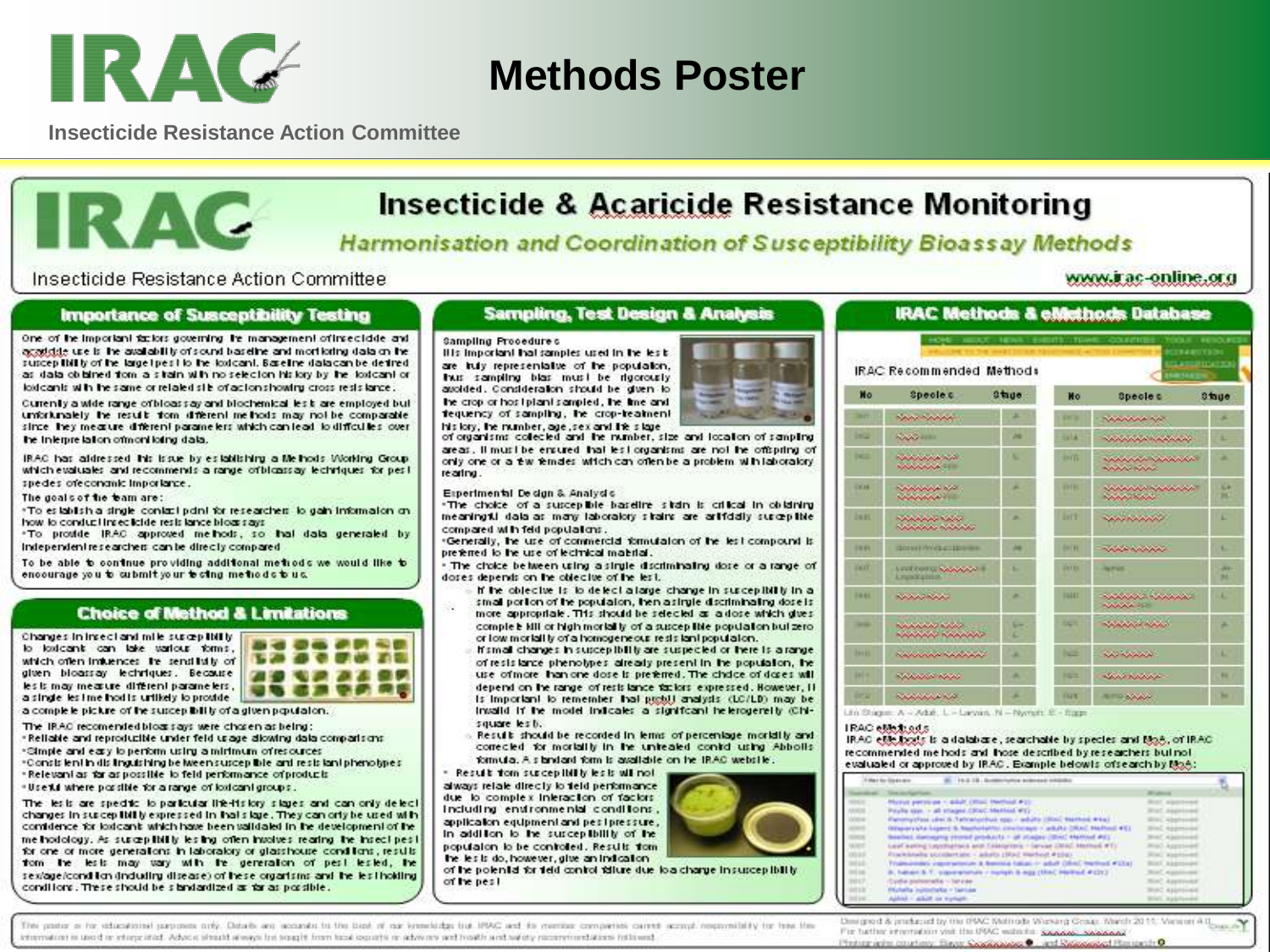

# **Tuta absoluta Method Video (Draft)**

**Insecticide Resistance Action Committee**